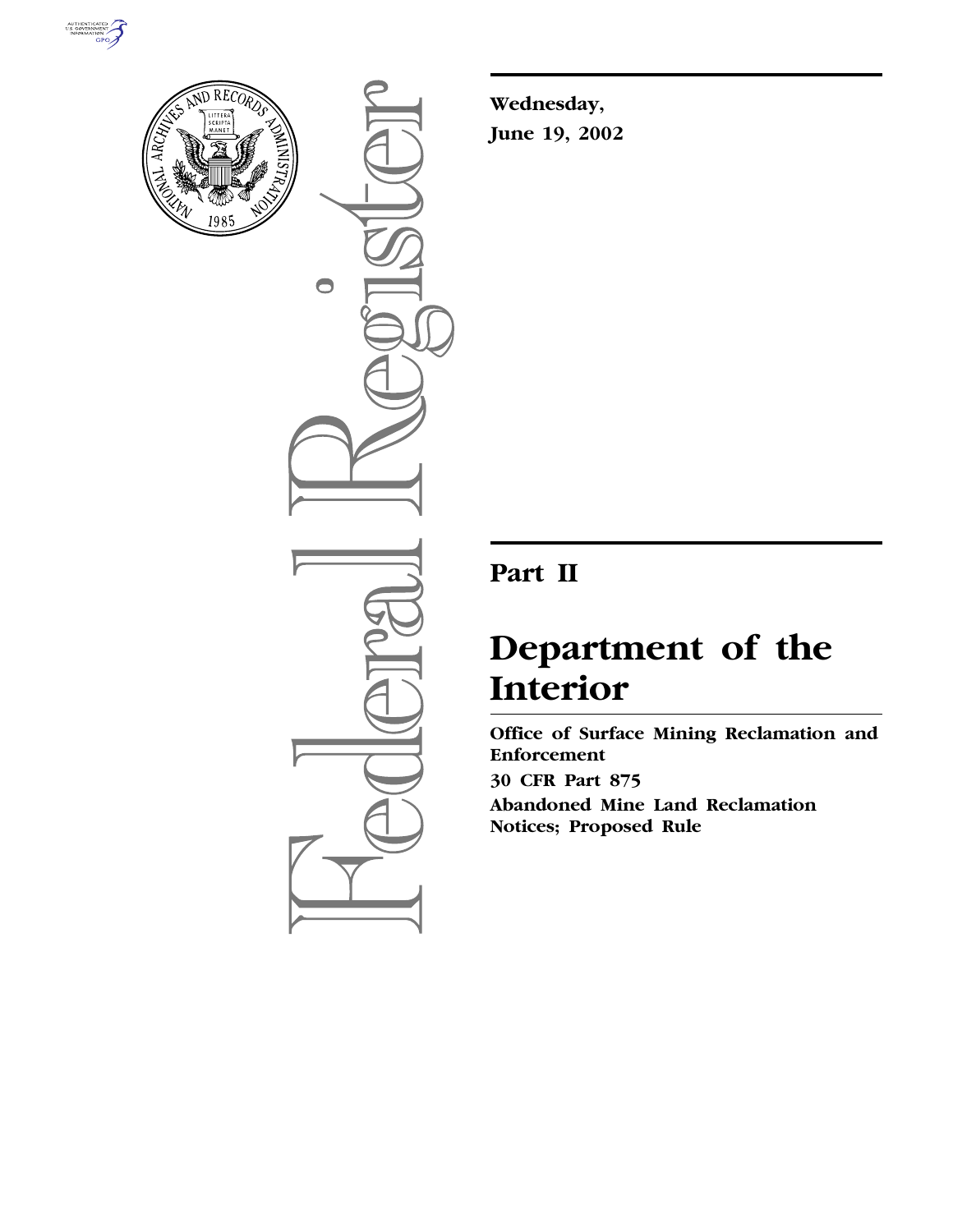# **DEPARTMENT OF THE INTERIOR**

#### **Office of Surface Mining Reclamation and Enforcement**

# **30 CFR Part 875**

#### **RIN: 1029–AB99**

#### **Abandoned Mine Land Reclamation Notices**

**AGENCY:** Office of Surface Mining Reclamation and Enforcement, Interior. **ACTION:** Proposed rule.

**SUMMARY:** Currently regulations require us to publish a **Federal Register** notice whenever we receive a State or tribal application to build public facilities using Abandoned Mine Land Reclamation Funds. We propose to change this requirement so that we would publish a notice only when the Director of the Office of Surface Mining (OSM) finds it necessary. We also propose to correct errors in four crossreferences.

**DATES:** *Written comments:* We will accept written comments on the proposed rule until 5 p.m., Eastern Time, on August 19, 2002.

*Public hearings:* Upon request, we will hold a public hearing on the proposed rule at a date, time and location to be announced in the **Federal Register** before the hearing. We will accept requests for a public hearing until 5 p.m., Eastern Time, on July 10, 2002.

**ADDRESSES:** If you wish to comment, you may submit your comments on this proposed rule by one of two methods. You may mail or hand carry comments to the Office of Surface Mining Reclamation and Enforcement, Administrative Record, Room 101, 1951 Constitution Avenue, NW., Washington, DC 20240.

You may submit a request for a public hearing orally or in writing to the person and address specified under **FOR FURTHER INFORMATION CONTACT.** The address, date and time for any public hearing held will be announced before the hearing. Any disabled individual who requires special accommodation to attend a public hearing should also contact the person listed under **FOR FURTHER INFORMATION CONTACT.**

**FOR FURTHER INFORMATION CONTACT:** Danny Lytton, Office of Surface Mining Reclamation and Enforcement, U.S. Department of the Interior, 1951 Constitution Avenue NW., MS–121–SIB, Washington DC 20240; Telephone: 202– 208–2788.

#### **SUPPLEMENTARY INFORMATION:**

I. Discussion of Proposed Rule

- II. How Do I Submit Comments on the Proposed Rule?
- III. Procedural Matters and Required Determinations

# **I. Discussion of the Proposed Rule**

We are revising our regulations at 30 CFR 875.15(f) which govern public notification for certain non-coal reclamation projects funded by the AML Reclamation Fund under 30 CFR part 875. There are 23 States and 3 Indian tribes with approved AML programs. Only 6 of these programs are currently certified for non-coal reclamation projects, i.e., all of their existing known coal-related reclamation objectives have been completed. They are the programs of the States of Louisiana, Montana, Texas and Wyoming, and the Hopi Tribe and Navajo Nation. Only these 6 programs are, therefore, eligible for 30 CFR part 875 AML funding of non-coal reclamation projects.

The current regulations at 30 CFR 875.15(f) require that the Director publish a **Federal Register** notice announcing the receipt of, and seeking comments on, AML grant applications for non-coal reclamation projects submitted by a governor of a State or the equivalent head of an Indian tribe. The grant applications are requests for funds for the construction of specific public facilities related to the coal or minerals industry in communities impacted by coal or other mineral mining and processing practices. Such construction projects are authorized by section 411(f) of the Surface Mining Control and Reclamation Act of 1977 (SMCRA) after all coal-related reclamation objectives have been or are in the process of being completed. For the reasons set forth below, we are proposing to make the Director's **Federal Register** notice requirement a discretionary action.

The current regulatory scheme for 30 CFR part 875 provides for a level of public notice that, in most cases, makes the additional **Federal Register** notice of § 875.15(f) redundant. For example, § 875.13 provides for a public notice certification process by the State or Indian tribe that it has completed all existing known coal-related reclamation objectives for eligible lands or waters. Section 875.15(d) then allows the State or Indian tribe to submit to the Director a grant application for AML funding of specific non-coal projects. Section 875.15(e) details the information required in the grant application. In particular, paragraph (e)(7) requires the Director to conduct an analysis and review of the procedures used by the State or Indian tribe to notify and involve the public in the funding request and a copy of all comments

received and their resolution by the State or Indian tribe. The 1994 preamble discussion of the § 875.15(e) grant information requirements noted that they were intended to assist the Director in determining whether a ''need'' exists and whether the public had been ''fully appraised and informed'' of the grant request (May 31, 1994, 59 FR 28163).

Irrespective of the outcome of the Director's § 875.15(e) public notice determination, § 875.15(f) next requires that the Director prepare a **Federal Register** notice of the State's or Indian tribe's grant application. Following receipt and evaluation of comments generated by that **Federal Register** notice, the Director is to make his/her decision on the grant application. It is not clear why the 1994 rule required the additional § 875.15(f) **Federal Register** notice of the grant application as there was no preamble discussion of this provision and the enabling statute for § 875.15 does not require the additional notice. (May 31, 1994, 59 FR 28163–4), 30 U.S.C. 1240(f).

Accordingly, we are proposing to make § 875.15(f)'s required **Federal Register** notice discretionary. We believe that if the Director can determine from the § 875.15(e)(7) information previously submitted by the State or Indian tribe in its grant application that the public has already been ''fully appraised and informed'' of the grant request, a subsequent § 875.15(f) required **Federal Register** notice covering the same ground would not meaningfully add to the Director's decision-making process. Conversely, if the Director cannot determine from the (e)(7) information submitted by the State or Indian tribe that the public has been ''fully appraised and informed'' of the grant request, the Director should prepare a § 875.15(f) **Federal Register** notice of the grant request so as to assure adequate public notice. The proposed rule would give the Director the option of requiring an additional **Federal Register** notice dependent on the extent of prior (e)(7) public notice. This would seem to be a reasonable course. It would assure adequate public notice of the State's or Indian tribe's grant request (with or without a **Federal Register** notice) while avoiding the delay and expense of an unnecessary **Federal Register** notice. We are, therefore, proposing to revise § 875.15(f) by inserting the words ''if necessary to ensure adequate public notification.'' Proposed § 875.15(f), with revised inserts italicized, will read as follows:

After review of the information contained in the application, the Director shall, *if necessary to ensure adequate public notification*, prepare a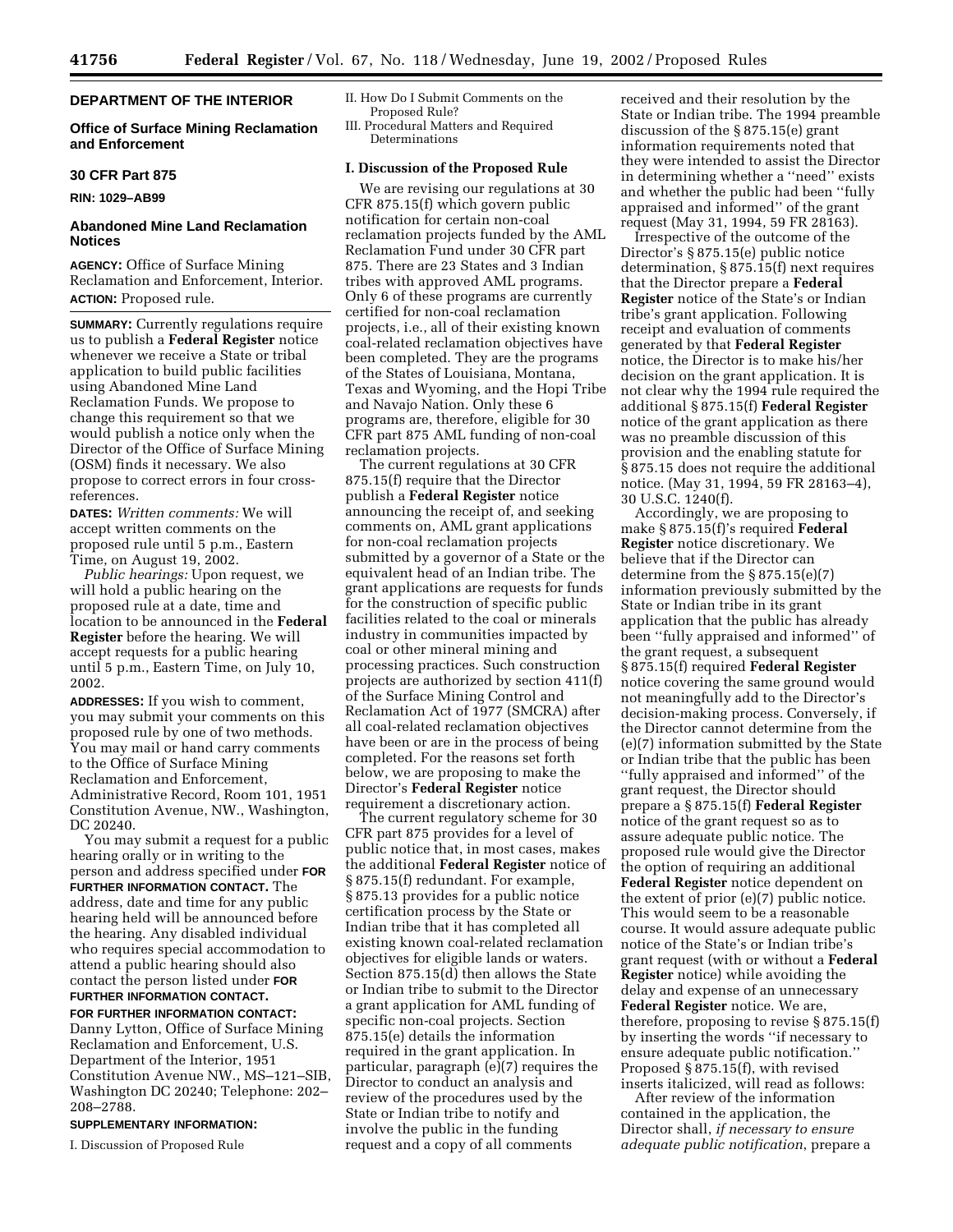**Federal Register** notice regarding the State's or Indian tribe's submission and provide for public comment. After receipt and evaluation of any comments and a determination that the funding meets the requirements of the regulations in this part and is in the best interest of the State or Indian tribe AML program, the Director shall approve the request for funding the activity or construction at a cost commensurate with its benefits towards achieving the purposes of the Surface Mining Control and Reclamation Act of 1977.

There are several other practical reasons to reject the current rule's § 875.15(f) requirement of a **Federal Register** notice and to adopt the proposed rule's more flexible approach. The first is that, since the rule was initially promulgated seven years ago, there have been no comments submitted in response to any of the required **Federal Register** notices published by the Director. This fact was brought to light as a result of an inquiry from several of the States and Indian tribes attending the August 2001 AML Conference held in Athens, Ohio, who questioned the need for the Director's required § 875.15(f) **Federal Register** notice. OSM subsequently reviewed its own records and discovered that it had never received any public comments to the required § 875.15(f) **Federal Register** notices. The agency then polled the 6 eligible AML programs on the public response to their own subsection (e)(7) public notice efforts. All of the programs questioned the need for the required § 875.15(f) **Federal Register** notice and reported a general lack of public response to their individual (e)(7) public notice efforts. Wyoming's, which is by far the largest of the AML programs certified under § 875.13 and which has funded thirty-six (36) § 875.15 public facilities projects with AML grant funds, report was of particular note. Although Wyoming's AML program provides for extensive local public notice and a public hearing on all proposed § 875.15 projects, that State reported that ''even these local opportunities for comment elicit little if any response from those directly impacted by the project.'' This consistent lack of local response to local notice from the Wyoming AML program regarding prospective § 875.15 projects underscores the fact that the current rule's requirement for additional **Federal Register** notice, while helpful in theory, has not produced meaningful public notice and comment.

OSM's polling of the 6 States and Indian tribes brought to light additional reasons not to retain the current rule's **Federal Register** notice requirement. The Navajo Nation, which has a

substantial number of applications ready for processing as soon as its revised AML plan is approved, strongly opposes the current rule's required **Federal Register** notice because of its own internal AML notice procedures. By tribal law, the Navajo Nation has had to hold public meetings for each of its 100 or more individual political units whenever AML funds are to be used anywhere in their tribal boundaries for the construction of public facilities. The current rule's § 875.15(f) required **Federal Register** notice would, therefore, trigger a redundant, timeconsuming round of tribal meetings on the very same projects.

Another reason given by some of the States and Indian tribes for opposing the continuance of the § 875.15(f) required **Federal Register** notice is that for programs with shorter construction seasons like those of Montana and Wyoming, the required **Federal Register** notice adds 45 to 60 days to the project approval process. These additional 45 to 60 days can push completion of a funded public facility well into the next construction season.

In light of the above, we are proposing to remove the requirement in § 875.15(f) that the Director always publish a **Federal Register** notice informing the public of the grant application. Instead, the Director would retain the option of publishing such notice if his/her analysis and review of the notice information required under § 875.15(e)(7) indicated that inadequate procedures were used to notify and involve the public in the funding request. In this way, the public will be assured that it has been fully apprised of the grant application while also being protected from the delay and expense of an unnecessary **Federal Register** notice.

#### *Technical Corrections*

In addition to the above, we are also revising our regulations at §§ 875.15(d) and (e) to correct errors in four existing cross-references. In § 875.15(d), we are changing the cross references from paragraphs (a), (d), and (e) to paragraphs (b), (e), and (f), respectively. In § 875.15(e), we are changing the cross reference from paragraph (c) to paragraph (d). These revisions to the cross references will not result in any substantive changes in the application of our regulations.

Finally, we have rewritten "875.15(f) in plain language format by incorporating numbered paragraphs to make the section more reader friendly. No substantive changes resulted from using the plain language format.

#### *How Will This Rule Affect State and Indian Programs?*

Following publication of a final rule, we evaluate the State and Indian programs approved under section 405 of SMCRA to determine any changes in those programs that may be necessary. When we determine that a particular State program provision should be amended, the particular State will be notified in accordance with the provisions of 30 CFR 732.17. On the basis of the proposed rule, we have made a preliminary determination that no program revisions will be required.

#### **II. How Do I Submit Comments on the Proposed Rule?**

*Written Comments:* If you submit written comments on the proposed rule during the 60-day comment period, they should be specific, should be confined to issues pertinent to the notice, and should explain the reason for any recommended change(s). Where practicable, you should submit three copies of your comments. Comments delivered to an address other than those listed above (see **ADDRESSES**) may not be considered or included in the Administrative Record.

*Availability of Comments:* Our practice is to make comments, including names and home addresses of respondents, available for public review during regular business hours at the OSM Administrative Record Room (see **ADDRESSES**). Individual respondents may request that we withhold their home address from the rulemaking record, which we will honor to the extent allowable by law. There also may be circumstances in which we would withhold from the rulemaking record a respondent=s identity, to the extent allowed by law. If you wish us to withhold your name and/or address, you must state this prominently at the beginning of your comment. However, we will not consider anonymous comments. We will make all submissions from organizations or businesses, and from individuals identifying themselves as representatives or officials of organizations or businesses, available for public inspection in their entirety.

*Public hearings:* We will hold a public hearing on the proposed rule upon request only. The time, date, and address for any hearing will be announced in the **Federal Register** at least 7 days prior to the hearing.

Any person interested in participating in a hearing should inform Mr. Danny Lytton (see **FOR FURTHER INFORMATION CONTACT**), either orally or in writing by 5:00 p.m., Eastern time, on July 10,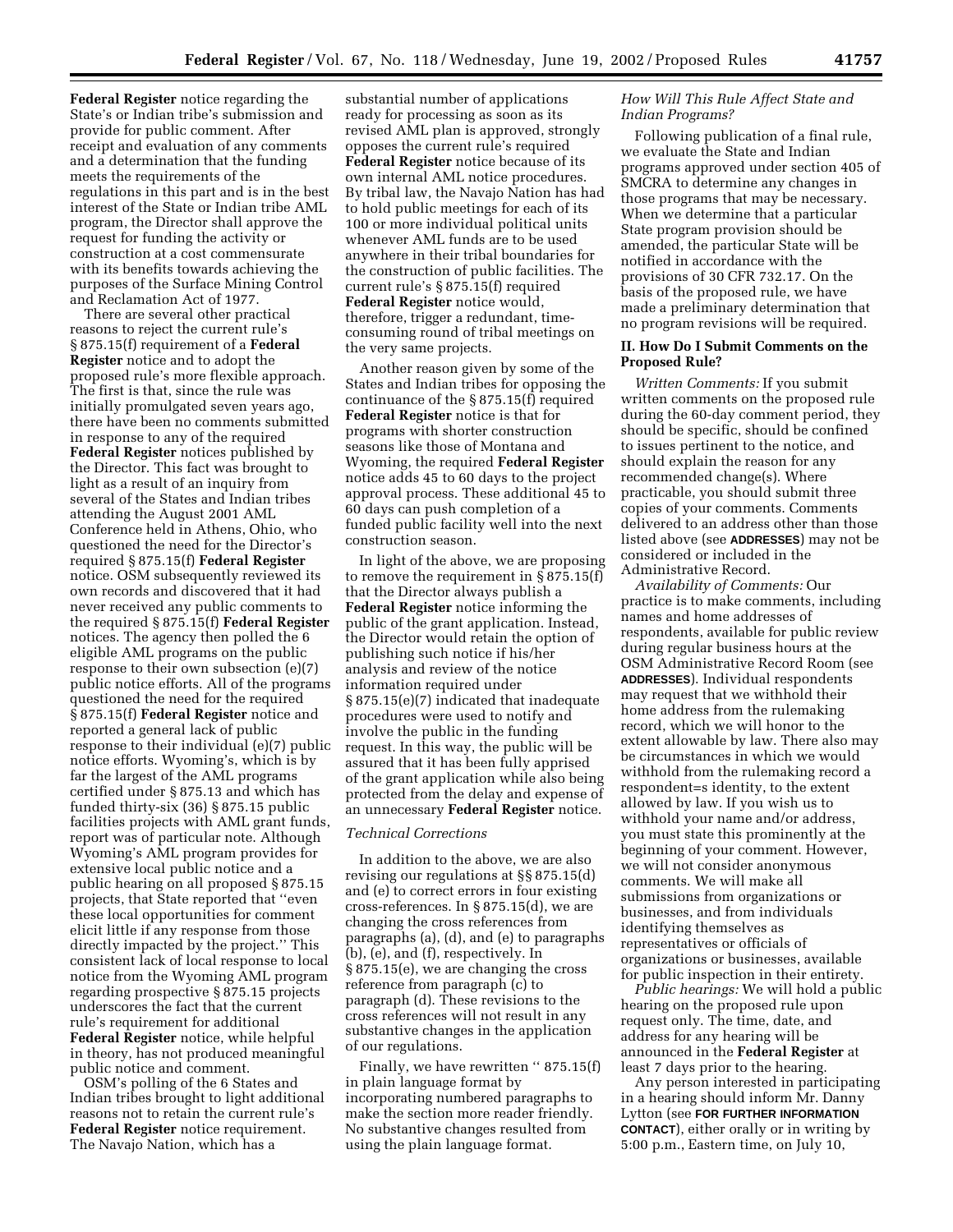2002. If no one has contacted Mr. Lytton to express an interest in participating in a hearing by that date, a hearing will not be held. If only one person expresses an interest, a public meeting rather than a hearing may be held, with the results included in the Administrative Record.

The public hearing will continue on the specified date until all persons scheduled to speak have been heard. If you are in the audience and have not been scheduled to speak and wish to do so, you will be allowed to speak after those who have been scheduled. We will end the hearing after all persons scheduled to speak and persons present in the audience who wish to speak have been heard. To assist the transcriber and ensure an accurate record, we request, if possible, that each person who testifies at a public hearing provide us with a written copy of his or her testimony.

## **III. Procedural Matters and Required Determinations**

#### *Executive Order 12866—Regulatory Planning and Review*

This document is not a significant rule and is not subject to review by the Office of Management and Budget under Executive Order 12866.

a. This rule will not have an effect of \$100 million or more on the economy. It will not adversely affect in a material way the economy, productivity, competition, jobs, the environment, public health or safety, or State, local, or Tribal governments or communities. The elimination of the mandatory requirement to publish a **Federal Register** notice is not expected to have an adverse economic impact on States and Indian tribes. It may in fact reduce constructions costs in northern climates by eliminating delays.

b. This rule will not create a serious inconsistency or otherwise interfere with an action taken or planned by another agency.

c. This rule does not alter the budgetary effects of entitlements, grants, user fees, or loan programs or the rights or obligations of their recipients. d. This rule does not raise novel legal

or policy issues.

# *Executive Order 13211—Actions Concerning Regulations That Significantly Affect Energy Supply, Distribution, or Use*

This rule is not considered a Asignificant energy action'' under Executive Order 13211. The elimination of the mandatory requirement to publish a **Federal Register** notice will not have a significant affect on the supply, distribution, or use of energy. The elimination of the mandatory

requirement may reduce constructions costs in northern climates by eliminating delays.

# *Regulatory Flexibility Act*

The Department of the Interior certifies that this rule will not have a significant economic impact on a substantial number of small entities under the Regulatory Flexibility Act (5 U.S.C. 601 *et seq.*). As previously stated, the elimination of the requirement for a mandatory **Federal Register** notice is not expected to have an adverse economic impact. Further, the rule produces no adverse effects on competition, employment, investment, productivity, innovation, or the ability of United States enterprises to compete with foreign-based enterprises in domestic or export markets.

#### *Small Business Regulatory Enforcement Fairness Act*

This rule is not a major rule under 5 U.S.C. 804(2), the Small Business Regulatory Enforcement Fairness Act. This rule:

a. Does not have an annual effect on the economy of \$100 million or more.

b. Will not cause a major increase in costs or prices for consumers, individual industries, Federal, State, or local government agencies, or geographic regions

c. Does not have significant adverse effects on competition, employment, investment, productivity, innovation, or the ability of U.S.-based enterprises to compete with foreign-based enterprises for the reasons stated above.

#### *Unfunded Mandates*

This rule does not impose an unfunded mandate on State, local, or Tribal governments or the private sector of more than \$100 million per year. The rule does not have a significant or unique effect on State, Tribal, or local governments or the private sector. A statement containing the information required by the Unfunded Mandates Reform Act (2 U.S.C. 1534) is not required.

#### *Executive Order 12630—Takings*

In accordance with Executive Order 12630, the rule does not have significant takings implications.

## *Executive Order 12612—Federalism*

In accordance with Executive Order 12612, the rule does not have significant Federalism implications to warrant the preparation of a Federalism Assessment for the reasons discussed above.

# *Executive Order 12988—Civil Justice Reform*

In accordance with Executive Order 12988, the Office of the Solicitor has determined that this rule does not unduly burden the judicial system and meets the requirements of sections 3(a) and 3(b)(2) of the Order.

#### *Paperwork Reduction Act*

This rule does not require an information collection from 10 or more parties and a submission under the Paperwork Reduction Act to the Office of Management and Budget is not required.

#### *National Environmental Policy Act*

OSM has reviewed this rule and determined that it is categorically excluded from the National Environmental Policy Act process in accordance with the Departmental Manual 516 DM 2, Appendix 1.10.

# *Clarity of This Regulation*

Executive Order 12866 requires each agency to write regulations that are easy to understand. We invite your comments on how to make this proposed rule easier to understand, including answers to questions such as the following: (1) Are the requirements in the proposed rule clearly stated? (2) Does the proposed rule contain technical language or jargon that interferes with its clarity? (3) Does the format of the proposed rule (grouping and order of sections, use of headings, paragraphing, etc.) aid or reduce its clarity? (4) Would the rule be easier to understand if it were divided into more (but shorter) sections (A ''section'' appears in bold type and is preceded by the symbol ''§ '' and a numbered heading; for example, § 875.15.)? (5) Is the description of the proposed rule in the **SUPPLEMENTARY INFORMATION** section of this preamble helpful in understanding the proposed rule? (6) What else could we do to make the proposed rule easier to understand? Send a copy of any comments that concern how we could make this proposed rule easier to understand to: Office Regulatory Affairs, Department of the Interior, Room 7229, 1849 C Street NW, Washington, DC 20240. You may also e-mail the comments to this address: *Exsec@ios.doi.gov.*

#### **List of Subjects in 30 CFR Part 875**

Grant program—natural resources, Indian lands, Reclamation, Surface mining, Underground mining.